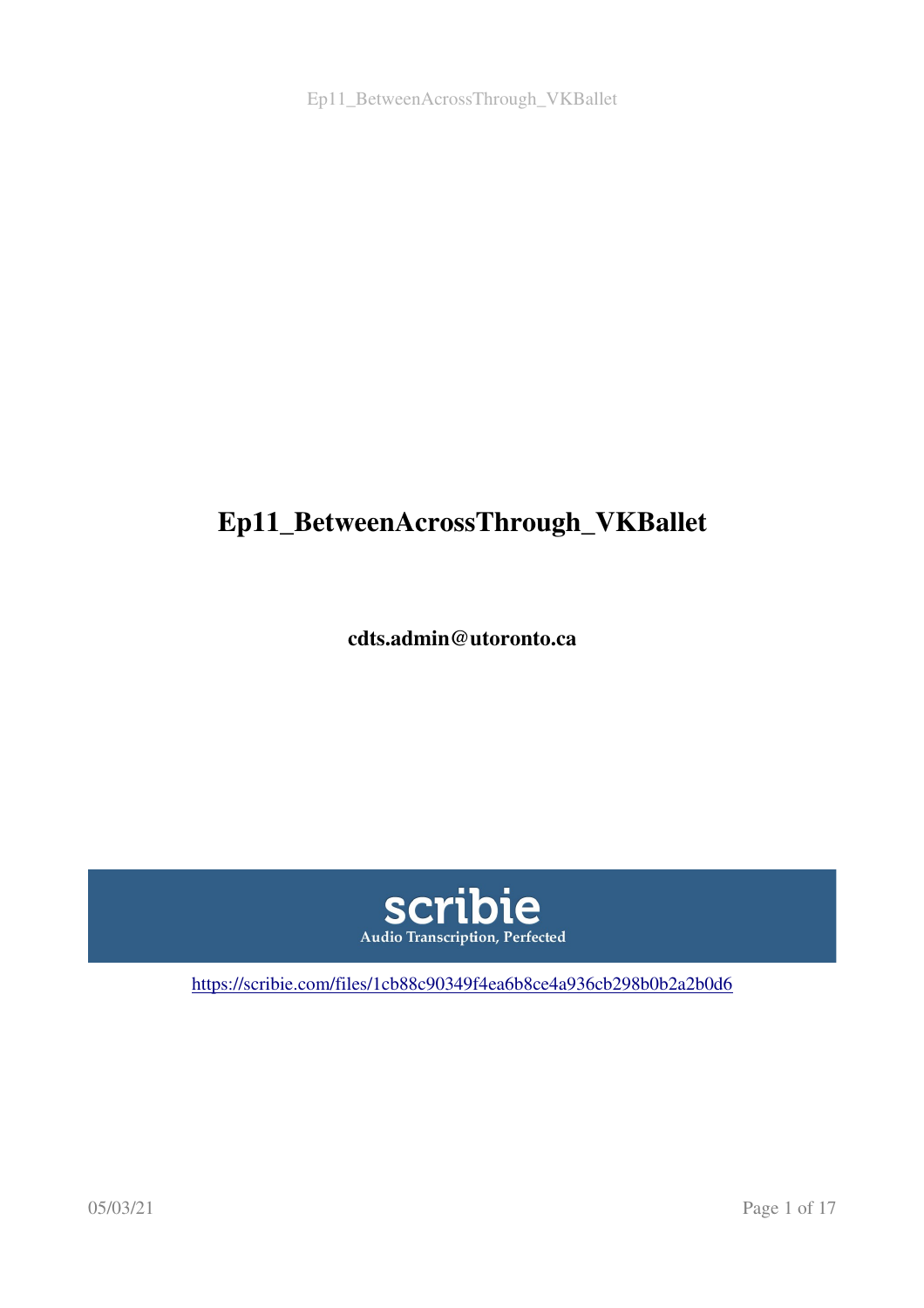[music]

### 00:03 Ana Romero: This is Between, Across, and Through.

[music]

00:22 AR: What do you think of when you think of ballet? Choreography? Tutus? Dancers en pointe? How about theatre? Culture? Or being part of the elite? Do you ever think of ballet as a form of cultural resistance, as a place for dissent where form and movement can defy extractivism, colonialism, gender roles and even enslavement? If you don't, by the end of this podcast, you will. Today, Professor Kevin Lewis O'Neill, Director of the Centre for Diaspora and Transnational Studies, sits down with Professor VK Preston from the University of Toronto. We will discuss the Ballet of the Americas, a book emblazoned with the history of 16th and 17th century ballet, where historical records on costume design illustrate the political motivations behind the work of a group of French artists in an art form that is so often associated with the dominant class. Please join us as we travel Between, Across, and Through.

[music]

01:26 Professor Kevin Lewis O'Neill: Welcome, I'm Professor Kevin Lewis O'Neill. I'm joined by Professor VK Preston. Thank you for being on the show. VK, tell me, what is the Ballet of the Americas?

01:37 Professor VK Preston: [chuckle] It's a good question. I began this project on the understanding that there wasn't an influence of the Americas on the early history of ballet, so this project emerged when I sought permission that actually took something like six months to see an album of drawings done by an artist named Daniel Rabel. And as I went through them initially in photographs that were black and white and from probably the '40s or so, I kept thinking, "These are tattoos on the performer's skin." And I was curious about why there were tattoos and whether it connected with other things I was looking for which was signs of the, in some ways, standardized iconography of indigenous figures in France at the time within the performing arts.

02:29 PO: Basically, it's a kind of book?

02:33 PP: Yeah, in this case, the album is probably sewn-together designs or documents of three different performances that are sewn together out of order. It's like a kind of performance of its own in part because there's no performance that ever had all of these characters in it. And part of the cool thing about the performance of that time is that each entry is a different kind of character. So when they all get jumbled together, you might have ghosts and then dancers from Africa, and then scenes of fairies. [chuckle] So it's all jumbled together, but tracing that back to the print history, you end up with specific references to what's going on at this cusp of late 16th century, early 17th century transnational politics.

03:25 PO: So it's 16th, 17th century?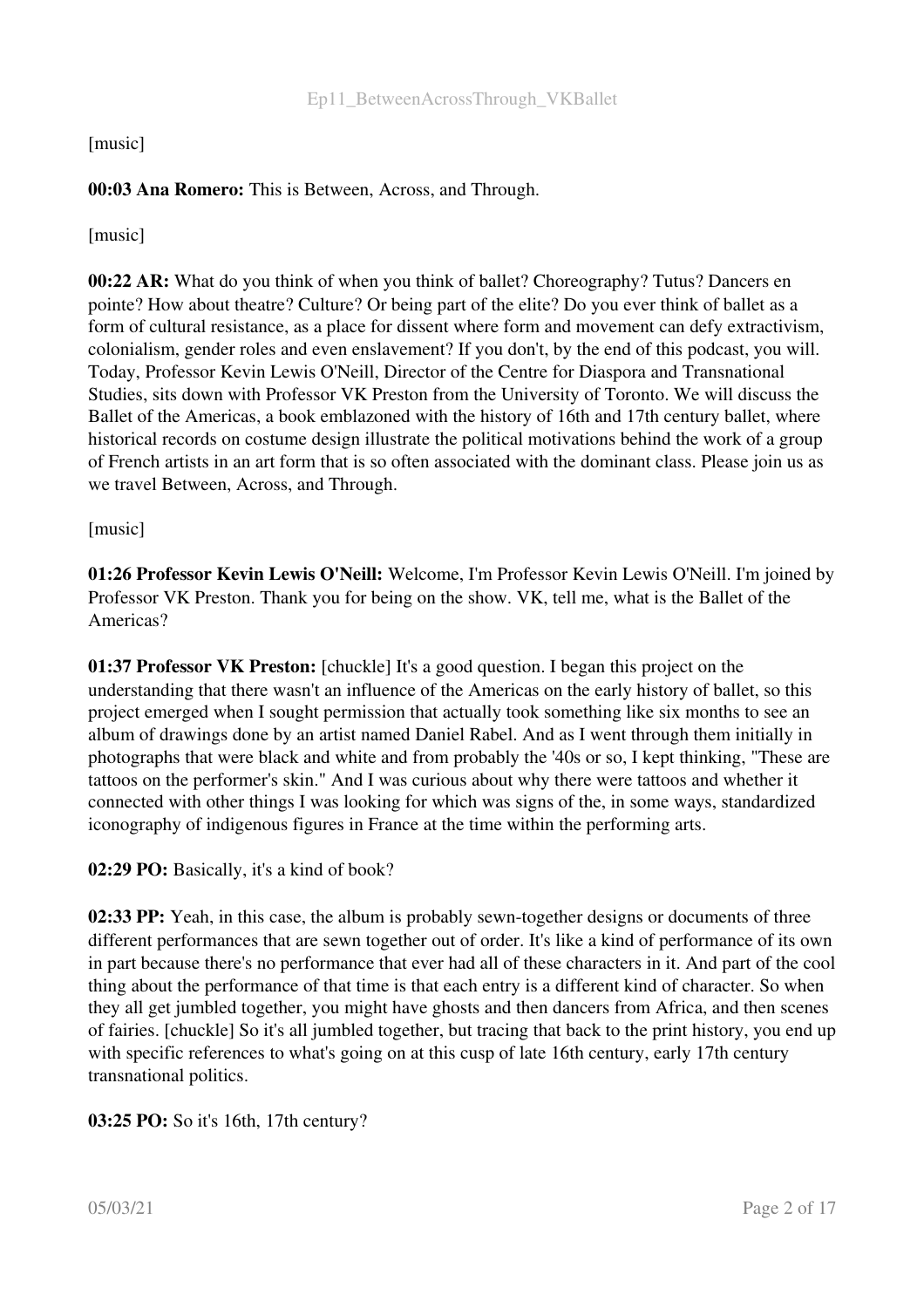03:28 PP: Yeah, all of the performances in the album are from the 1620s. And they're from a period that's known as the Burlesque. So more ribald, more sometimes overtly sexual, overtly politically engaged moment, but like a lot of satires of the past, it's hard to tell sometimes whether that engagement is what we might frame in any way as progressive or whether in fact it's using tropes to really drive home defamation.

04:00 PO: What does the book look like physically as a material object?

04:05 PP: It's about the size almost of a table so it's quite big.

04:10 PO: Wow.

04:10 PP: It's pretty hard, then the scariest thing for me was actually turning the pages because they're like maybe 11 x 17 each.

04:19 PO: And so then they brought out this book the size of a table and put it on a table itself, and then you had the difficult job of not flipping through it, but carefully.

04:29 PP: Very carefully. I made one mistake right at the beginning because everything else I had looked at in that collection, they had let me handle without... I think I had gloves on, but they usually didn't ask me to do that.

04:40 PO: Mistake, meaning you tore a page?

04:43 PP: No, nothing major.

[laughter]

04:45 PP: I just reached...

04:46 PO: Speak, we'll edit that out.

04:47 PP: No, I reached for it with my hands instead of using a folded piece of cardboard that you're able to complicatedly lift the page and then hold it with a folded piece of cardboard and very slowly turn it over, which seemed to greatly amplify the chances of something going wrong. [chuckle]

05:03 PO: Yes, right. [chuckle]

05:04 PP: So I felt really highly stressed out in looking at this for much of the time period, but because with albums like this are done with what are called haut, so there are highlights, sometimes done in precious metals which became a new materialist thread of this paper. But what happens is, when gold and silver are open to oxygen or the pages are open, then they began to oxidize. So one of the striking things with this is there's almost no scholarship on it in part 'cause when you open the book, you in a certain sense begin this process of oxidization. So they almost never open the book.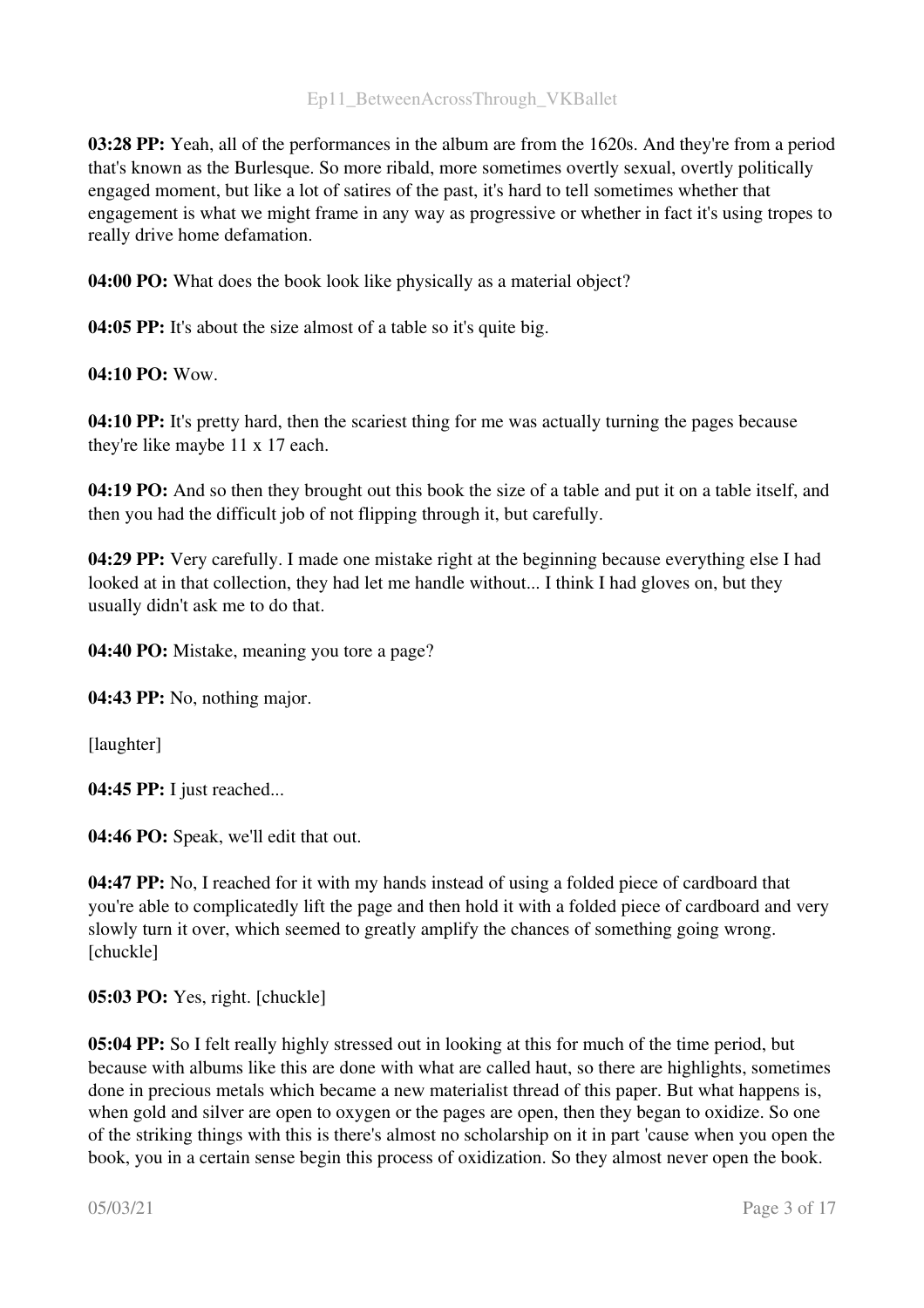#### $05:42$  PO: Wow.

05:44 PP: I knew that separately that there might be gold and silver on the page, though I hadn't made the connection with what I was looking at in the photographs because there had been a flood at Harvard and they have a couple of related drawings. And the people who've done the reconstruction had realized that what looks like almost pencil, if it's been exposed to oxygen over a long period of time is oxidized silver. But what's happened with all of these amazing drawings of these 17th century performances is they were valued as drawings, they weren't valued as performance records.

06:15 PO: So what was the purpose of this volume if it wasn't to record?

06:19 PP: Well, it's a really good question because most of this has been treated as costume designs, and there's a really, really interesting thread of research around costume designs and the history of race, and the history of the stage. These are so elaborate, it's pretty hard to imagine them simply as designs, and I think that those are more memorial than they are design.

06:41 PO: Can you describe the images from the pages that you looked at? For example, what does the first entry of the Americas look like?

06:48 PP: Sure. So part of what happens as you turn over these pages and there's sometimes partly cut off but there's a description of what you're looking at, written in these kind of almost like thought balloons at the top of the page. And so this one says, "Ballet Des Ameriques." So it was really clear at that point that this was a ballet of the Americas, and the phrase I'm taking directly from the drawings and also from the print material that goes with them. There are four different printed versions that connect to this.

07:20 PP: And what I was expecting... I had seen it in black and white photographs... So what I was expecting was to see a crowd of possibly very lightly designed, maybe tattoo figures on the skin of ensemble of dancers working together. When I turned the page, I realized that the drawings and the lines were done in gold and silver, so it has an almost holographic effect. And it's clear that it's... And I think this is what the historians think about this kind of design, but it's almost like a very fine muslin or silk that does an imitation skin, so it plays into these questions about the history of playing Indian decorated then, and we don't know if in performance it was decorated with gold and silver or not but decorated with these really finally drawn haut. And on that, you can see the kind of folds that it's costume, and then some of the figures are feathered, some are not, and as you fold the pages over and over, there were different versions.

08:14 PP: So one of the things I found quite interesting about some of them is they perhaps have been corrected. So you'll have a limb and then it'll be sort of erased, and there'll be a limb somewhere else, so you have these kinds of phantom limbs, beginnings of gestures, revisions. [chuckle] And then the designs of the tattoos are in different groups.

08:32 PO: Okay, and then who are the central characters of this dance?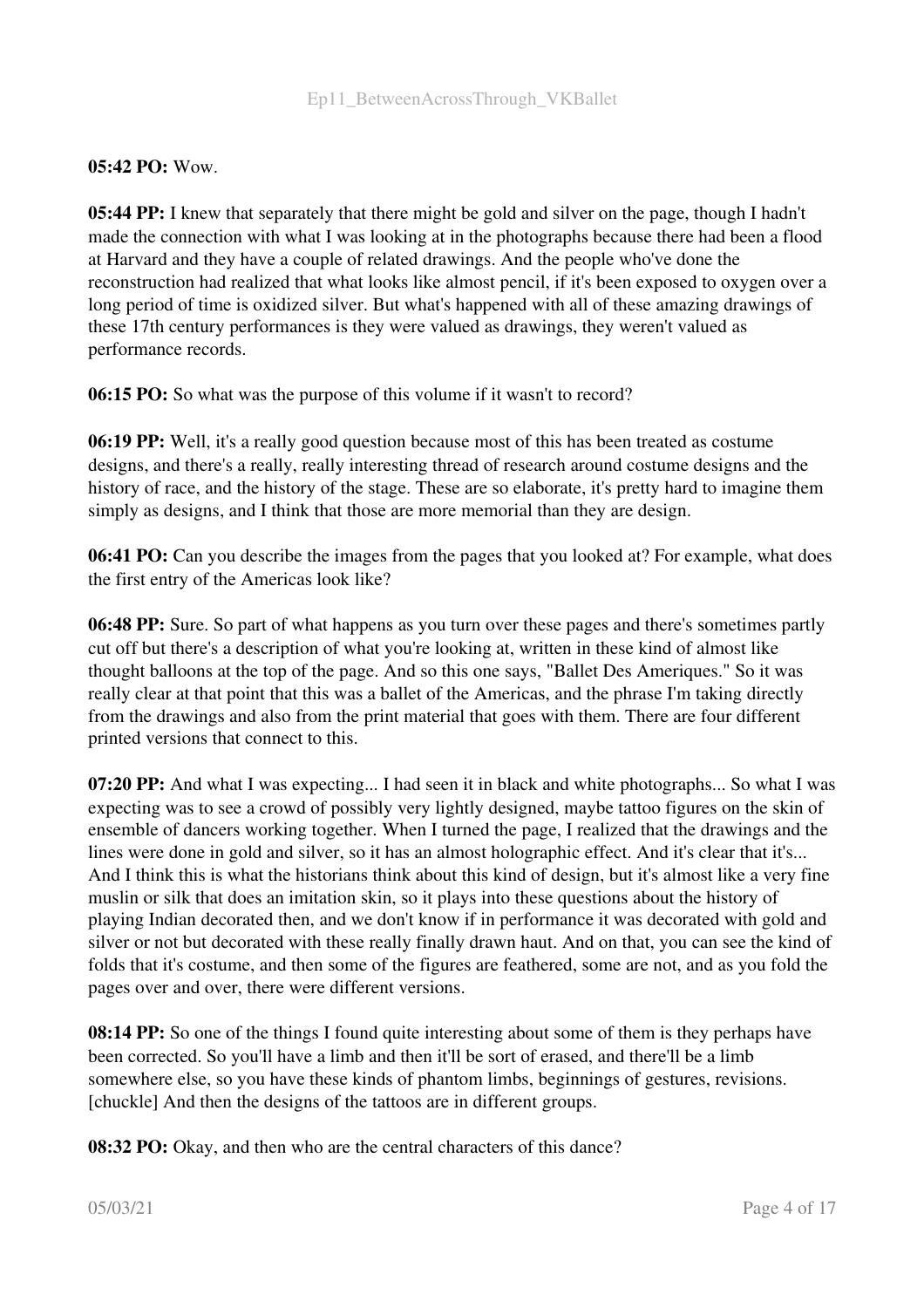08:36 PP: Well, this was where it started to get really interesting because although I had seen the print versions of some of this performance, the spelling was hispanicized, so it said, "Atabalipa," in the French text. It took me a minute, but thanks to Google, it took a while. [chuckle]

08:56 PO: Less than a minute maybe.

08:57 PP: Yeah, which people had made that connection before, and I suspect it was because of these variations of spelling and so forth. So it's the entry of the last Inca Emperor of Cuzco, so he's referred to either as the King of Cuzco or as Atabalipa. I don't know if I'm pronouncing that correctly, but that'd be complicated to figure out. Anyways, so it is a staging of the Inca Emperor coming a hundred years after the arrival of the Conquistadors who executed him, allegedly after a payment of gold and silver ransom. He was killed anyways.

09:32 PP: And so he appears on the French stage at the Louvre. The performance also took place at the Louvre, borne by two enslaved figures, in this case, with sort of blond hair and pale skin and silver manacles and the symbol of enslavement at their necks and at their ankles. And we have the same glittering figurations of this enslavement also in the Americas. So the way I started to look at this was the way in which it was depicting emergence of enslavement in the silver mines and gold mines.

10:09 PO: Yeah, why is it so significant that they're wearing silver and gold?

10:13 PP: Well, it was... This is around Las Casas and others writing about this dispossession, and amongst other things, smelting of gold and silver coming from these mines. Lescarbeau, who writes also about Canada in this period, calls them "the graveyards of men." It's quite clear, even in their glancing references in the French writing at the time, that people are quite familiar with the fact that there is what we would call an atrocity happening within the mining system. That itself wraps into questions around the complicated relationship of France and Spain, both vying for different kinds of colonial projects. But what you also have is I think a sense that the stage becomes a place where there is contested understanding of what's happening in global politics.

11:02 PO: So it's in some ways... From your work, I get a sense that it's also something about a commentary on the imperial agenda.

11:12 PP: Absolutely, and part of what's interesting about that is that this is something like 40 years before ballet is purportedly invented in most oral histories, or most ways that the dancers understand the history of ballet.

11:26 PO: 40 years before?

11:28 PP: Yeah. So here are these characters engaged in critiques of histories of enslavement, of excesses of colonial violence in the Americas, of really pretty clear satires of Spanish profit from colonial... Let's say trade at the least. But the repetition of manacles and so on in the images, I think tells us something more is going on. But partly what makes it difficult to parse is that the images are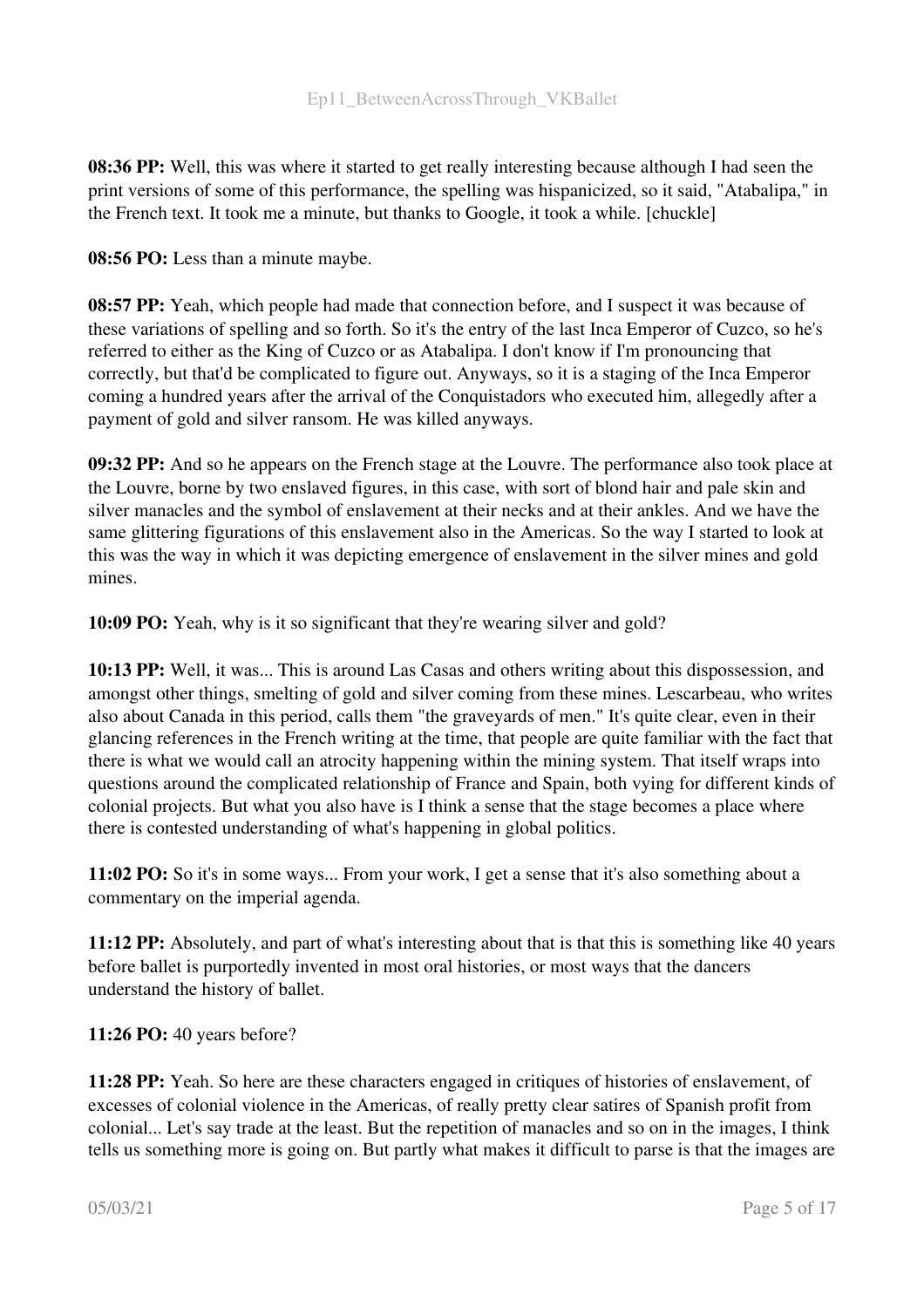really finely and beautifully done and quite compelling. The texts are actually more violent.

12:04 PO: It sounds like one could read these materials from our contemporary perspective as what we would call progressive or critical, but at the same time, I can't imagine that anyone was ever familiar with Peru or had been to Peru.

12:19 PP: I think that there is... I think that part of what I'm pointing towards in the project, and I think that's firming up as I move forward, is that people are moving back and forth.

# 12:30 PO: Oh, wow!

12:30 PP: I think that there's transnational history that's moving in various ways. It's not necessarily... And some of it's very violent, and I have at least one case also termed a ballet of kidnapped children performing a ballet.

12:44 PO: The ballet in France.

12:46 PP: In France.

# 12:46 PO: Wow.

12:47 PP: But then you also have scenes, for example, of elaborate performances done with the very early histories of the proscenium stage for French elites and then at the same time you have these quite interesting moments that I think point towards the fact that we have people circulating between continents voluntarily and involuntarily. And certainly and that may be material culture, for example, there are references to Petun, so tobacco being smoked on stage. And there are ways in which the impact of what is happening in this transnational or circum-Atlantic context is part of lived experience that we might see on the stage in a way that's different than on the printed page.

13:38 PO: In the first entry of the Americas, you mentioned that they show the execution of a Peruvian chief. Why was it so important to French artists to have a dance about him and about the indigenous people as a whole?

13:53 PP: Well, I think there's a fascination, and it's complicated. So somewhere else also directly from the same period, there are a number of idealizing and in that way quite complicated depictions of the Americas in early 17th century French work. And that material in some ways, and this as traced by indigenous authors more recently, includes alternative ways in which society can be structured, so different senses of the distribution of property and so on, that in some way has become romanticized. Charles Huey in some of his early writings talks about a kind of way in which these stereotypes operate. A time bomb might be the wrong word, but they operate at a distance in a way that they create or ignite different kinds of political imagination that might have, for example, links as he proposes to something like a French revolution in part because some of these figures from the early 17th century writing then get taken up by political theorists later on.

14:58 PP: So it's idealizing and you have these kinds of extremes of those idealized populations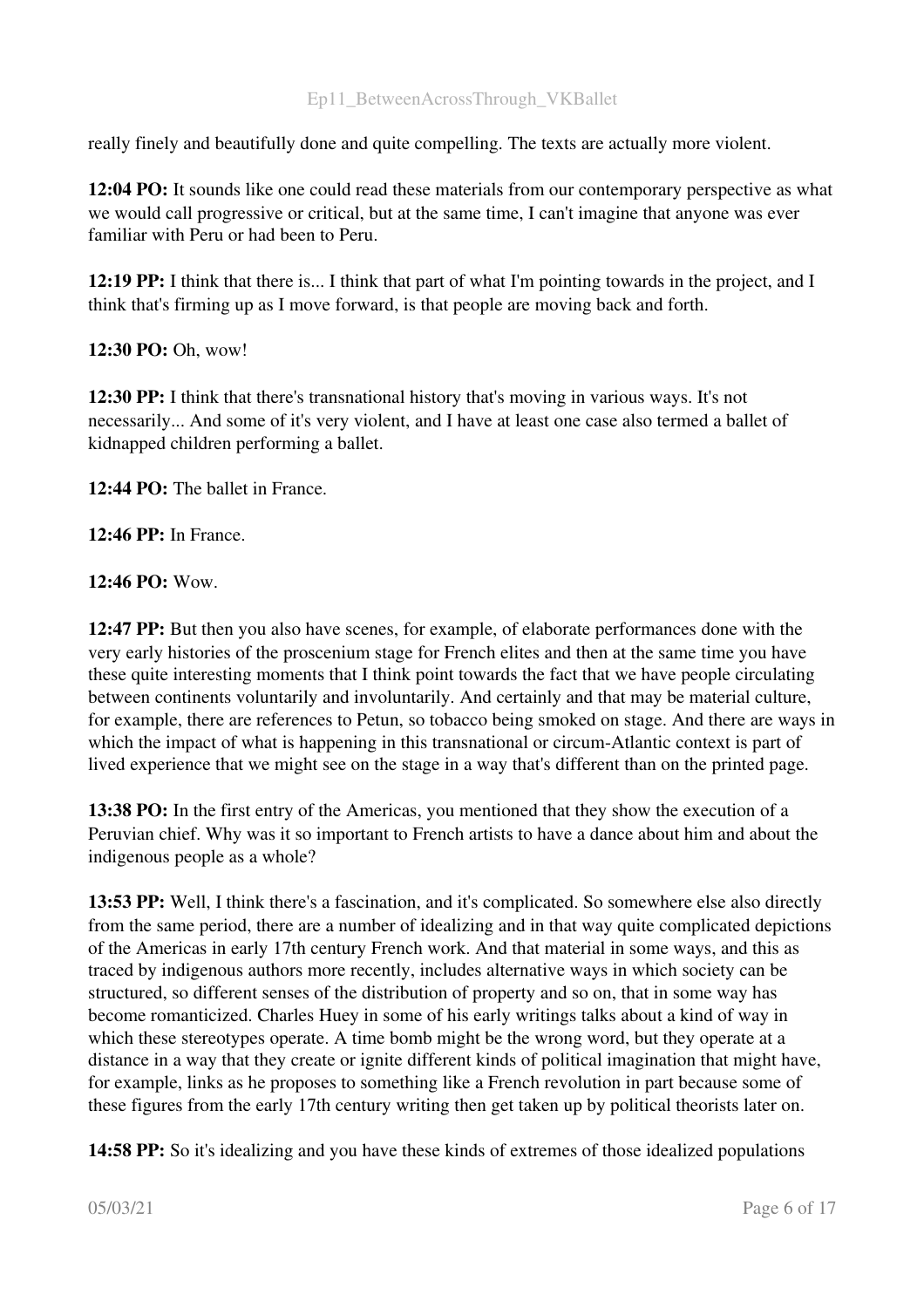and the more caricatural depictions, which I think you also see in the distinctions in some of these stage works. But that it's operating within a political and cultural imaginary is I think quite compelling when you start to look at what's happening in part because you have their gender nonbinary figures that are also idealized from the same performance.

15:26 PO: Well, what kind of other images drew your attention?

15:28 PP: So this particular album is sewn together as I said out of multiple images from multiple performances. Most of the melodies of the Americas are sewn together. So you have a sense that they kind of map on to the descriptions of the performance elsewhere, but I knew from the descriptions of the performance that there were other characters called androgines in that sort of... It was like a seven-hour a day work with the drawings very slowly, I don't know. [chuckle]

15:54 PO: It was your seven-hour a day, yes, slowly moving every page.

15:58 PP: Slowly moving, slowly getting through them, slowly doing also just as methodologically trying to write with the pages as I'm going through, quite dazzled by the visual effects of the gold on paper and it's kind of... As soon as you start to move the page, it gleams and glitters and sometimes it has an effect of gold. But what was quite interesting as I moved forward through the document as I came to these three figures in a triangle with a kind of pencil line that divides their bodies on one hand with a breast, on the other hand with a little mustache, on one hand holding a distaff which is associated with fabric production and skirts and Andean stripes, on the other with feathers which are classic stage, Joseph Rich calls it the floating signifier of the Americas, and armor and a battle axe kind of mace thing. And the bodies are right and left, male and female and they're extremely beautiful drawings. Compared to the Spanish in these drawings, they are more finely drawn, more beautiful in every sense. And looking at the text that goes along with it, there's a passage there that talks about the censors being of the performance and not being very happy with the movements of these figures, so it talks about they had to keep their arms and legs low as they were moving because there's a tension by censors to how these particular characters are moving on stage.

17:33 PO: This was a technical critique of their ability to dance.

17:37 PP: I think also of the way in which the body's norm is being inscribed within particular patterns of movement and then also certain kinds of movement then become associated with that which is not within the body's norm, if that makes sense. So there's a kind of regulation of movement that's part of this larger spectrum of embodied motion that has quite explicit codes as you go through the history of the form. But yeah, the references to censors are the only ones that we have anywhere in the history of this art form, and there are certainly mapped on to in various accounts from that time period to their gender indigenous practices in the Americas. So again, what is it about this performance moment in which there is tension with censorship. There are theorizations it's a kind of queer moment of political performance in France from quite early on, not just because of this but from...

18:45 PO: Very early on, yeah.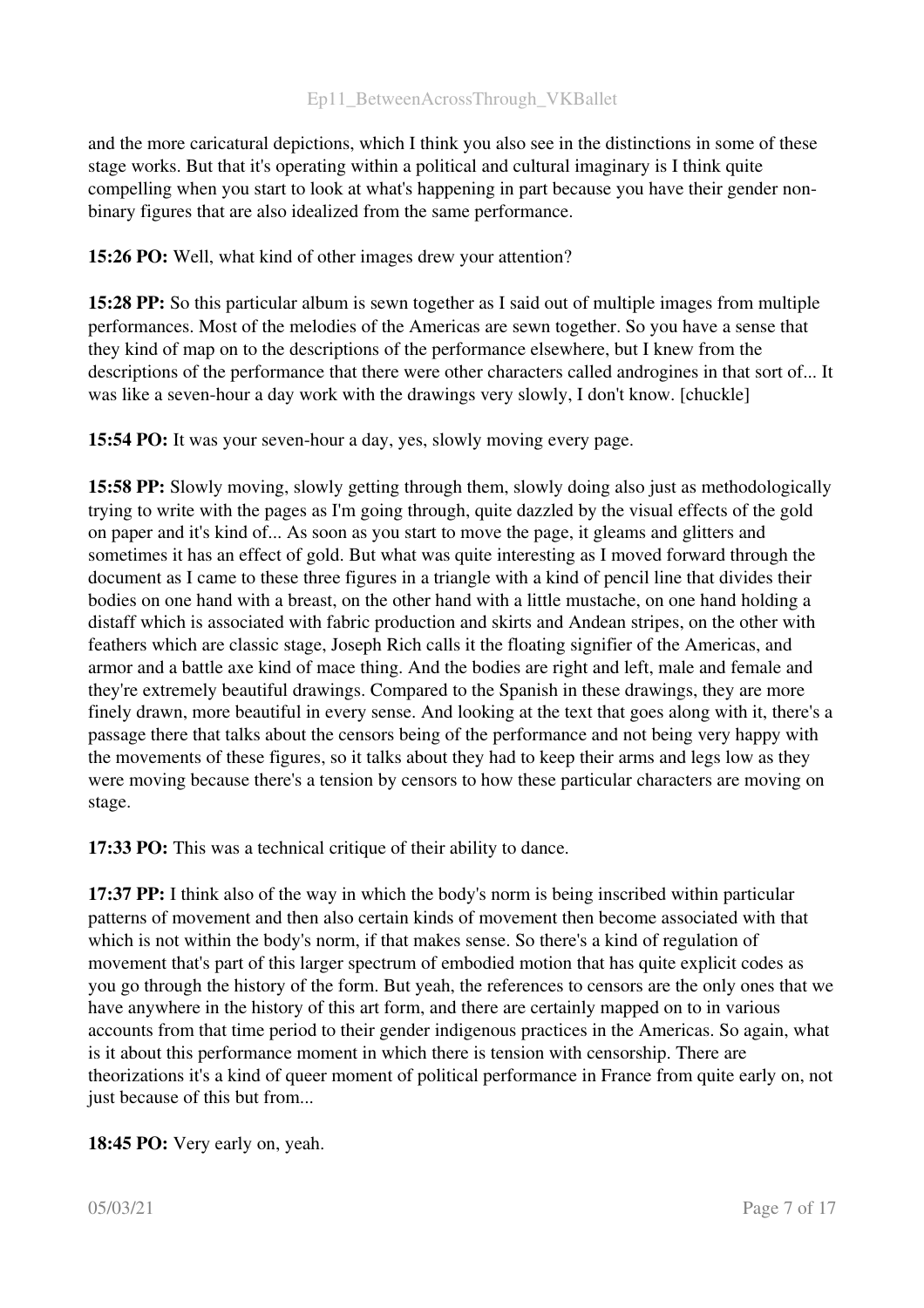18:45 PP: Yeah, very, very early on. But most of this work is cross-dressed where there are fairies and so on. A friend of mine said, "You have the best drag ever."

[laughter]

19:00 PP: And a lot of these performances theoretically went all night. So I don't have... I think right now, I can't think of what time this one is supposed to happen. But ones within the book project end up going from midnight to 6:00 AM in the accounts of them. So I'm not thinking this is like a sit-down solemn...

19:17 PO: No, it doesn't sound like it.

19:18 PP: It sounds like a party to me.

[laughter]

19:20 PO: It sounds a lot like a party to me. How was the entry of the androgyny received as a dance in French theatres?

19:30 PP: That's quite interesting. There are multiple cases. In the book project, I have probably 50 or 60 years of these different male and female moving bodies. Part of what I think is possibly happening, is a preoccupation with the ways that a gendered body moves that are coded male and the ways that a gendered body moves that are coded female, they're happening at the same time, done by the same performer in that kind of version where a performer has a kind of... Literally, you can see the pencil line, between the male and female going through the middle of the forehead, between the eyes, all the way down the body. You have the potential on stage to move right or move left and be playing with a kind of third-dimensional movement where maybe you have a character turn and turn back. And so there's a fluidity inherent to the way in which this performer can choose to move. There are other places by the same author, where people have three faces. So having seen performers work with multiple faces on a mask, once you start to move... [chuckle]

20:35 PO: What is the third face? So there's a face that is...

20:38 PP: There's a monster with three faces in another ballet by the same poet.

20:42 PO: Are the three faces lined up, kind of...

20:46 PP: Who knows?

20:47 PO: Who knows, really.

20:47 PP: But I saw Mary Schuenhart stage a piece where the masks had multiple faces. And so when you have a performer...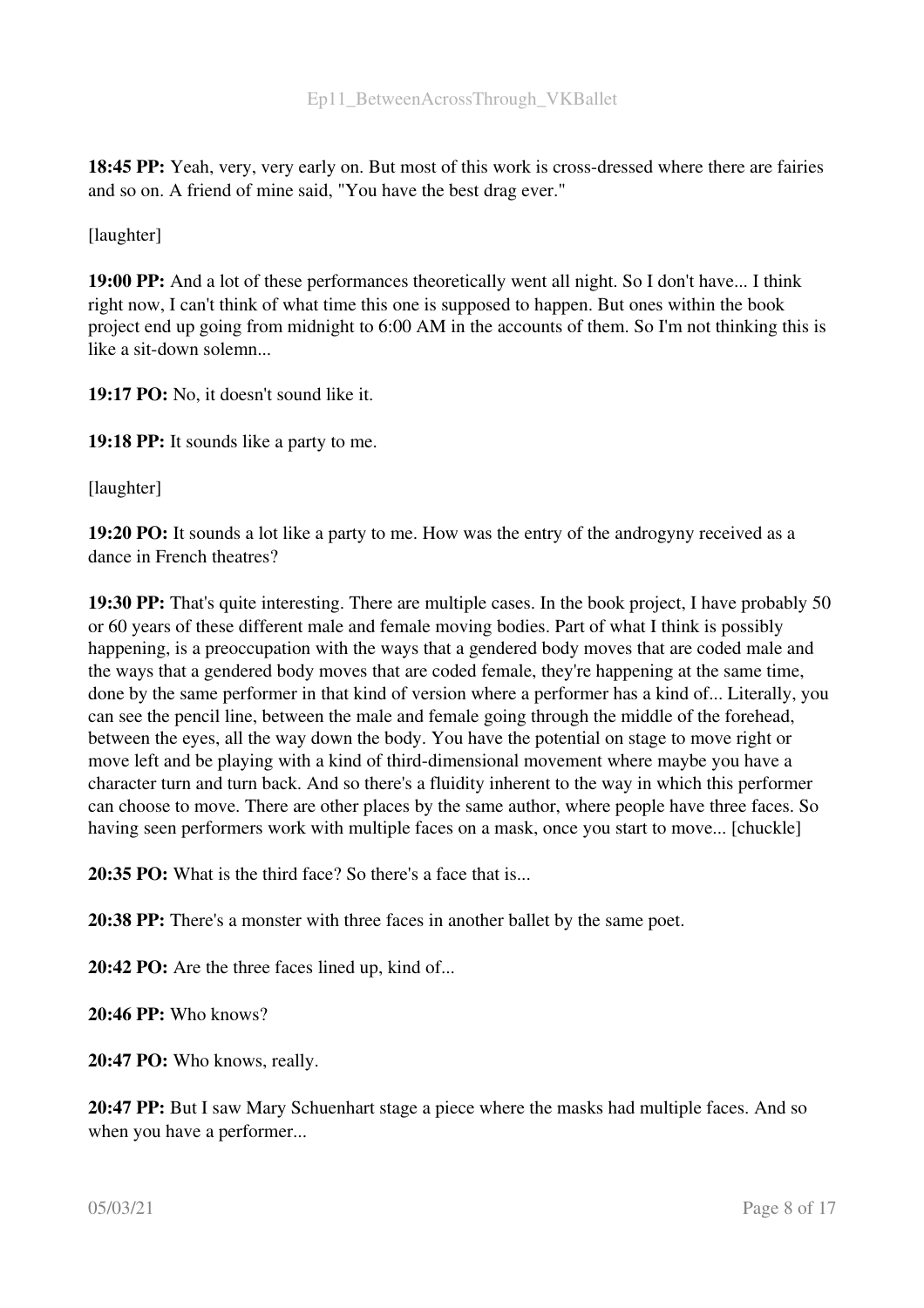#### 20:54 PO: Like one on the left ear, one on the right ear, one on the face?

20:58 PP: Yeah.

21:00 PO: Okay.

21:00 PP: And so when the performer starts to move their head, it get really strange.

21:02 PO: I see.

21:03 PP: Quite distressing kinds of senses of being watched. But it's the sort of side of the performer's head or the back of the performer's head. So it's profoundly theatrical.

#### 21:13 PO: Yes.

21:15 PP: It can be really fun, but then the edge that can come with the political expression. And a friend of mine does, of all things, has an article on breasts in performance, which seems to have been made out of cardboard. But quite explicit stagings of nudity, of figures that are part of... There's other scholarship on third gender stuff in France in this moment and its preoccupations with travel literature, but where people are also making claims for themselves and speaking back to doctors and so on. So there's a moment and there seemed to be also particular moments of greater scrutiny, greater medicalization and greater bends around how gender can be performed. So again, it's interesting what's happening on stage.

22:10 PO: Absolutely. And how do you think the artist who drew this picture felt about this character, the androgines?

22:18 PP: They're far more sympathetic than the Spanish.

22:24 PO: The artist rendering.

22:25 PP: The artist rendering. The Spanish are hyper-grotesque.

22:29 PO: Grotesque in what sense?

22:30 PP: Almost looks like they're 7-feet tall. Also sort of complicatedly gendered. And I would guess that the mask is such that the neck is the performer's face. And then the head is above the performer's face. So almost looks like they have giant goiters. And it looks almost more like manga than it does your typical expectation, I think of a performance.

22:55 PO: But the French artist is far more, what's the right word? Compassionate or...

23:05 PP: Idealizing.

23:06 PO: Yeah, okay.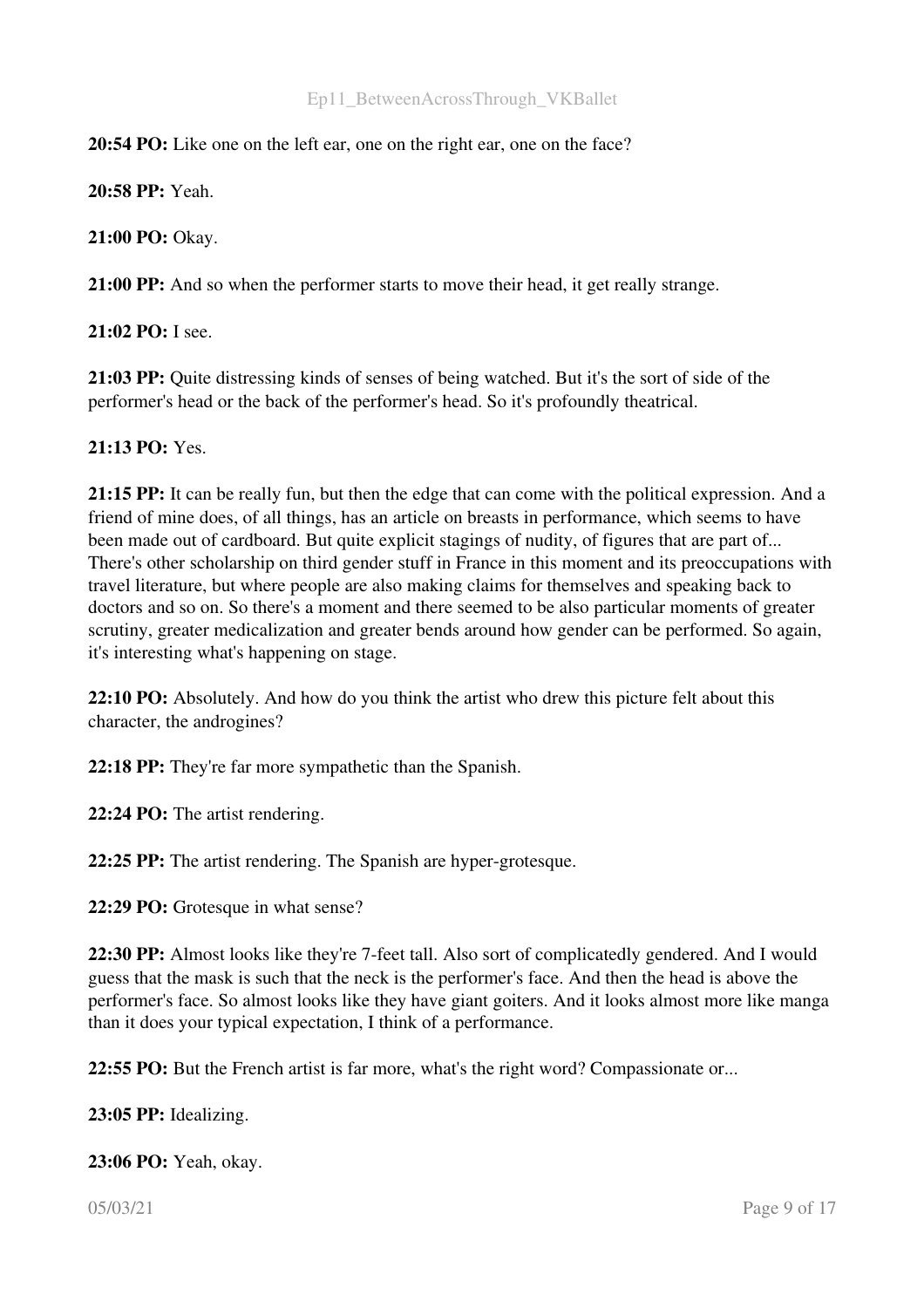23:07 PP: I think there's certainly, compared to these images of a really grotesque Spanish woman, so the gender politics is really complex in that kind of a depiction, that you have these quite beautiful figures when it comes to third gender, which I think is striking. I mean, the quality of the drawing, the detail of the face. You can see the thin pencil line through the body. And there's kind of flowing hair and quite clear gesture and almost direct engagement of the drawing with the spectator. So you have a real sense of the gaze.

23:49 PO: Is there any sense that these are efforts to represent life in the colonies?

23:56 PP: That's a complicated one. And part of what's complicated about it is that they're bound together out of order. And so in binding them together out of order, these images that are quite clearly part of the entry of Ballet of the Americas in the written books called livrets, that come from the same performance, those particular characters are bound later in the album, "Among Monsters and Fantasque." So fantastical creatures within the album. So it seems like also you're not just dealing with what the artist is thinking, and that's a complicated question. Always idealizing within the costume drawings or the costume memorials, but also how they've been bound out of sequence in ways that are more estranging over time.

24:45 PO: Maybe this is an opportunity to talk about the organization of the book itself. Were all the pictures organized in order as they represented on stage?

24:55 PP: Well, that's part of what makes it I think, A] on one hand, why people hadn't maybe written about it in the same ways as along with the fragility of the document. But there are on one hand multiple copies of them. On other hands, they've been selected for the most beautiful copies, bound together. But there are three different performances that are sewn together where you have very clearly identifiable figures, sometimes in sequences that map quite clearly onto records of particular performances and sometimes wildly out of order as if it's a kind of performance itself. It's fun in a sense, and you're going through this extremely delicate book because it's like a theatre itself. By moving the page, you have a new scene appear. And then you move the page again, you have a new scene appear. So the way it's been bound certainly amplifies the sense of theatrical entry, which is I'd say the dramaturgical unit at the center of this kind of form, all the characters enter from one side and exit in the same direction. So it's got elements maybe like a parade or a series of passages that's coherent, but they're out of order.

26:10 PO: And these figures have been, as you say, bifurcated with a pencil drawing, and on the male side as it's represented, there are clear signs of indigeneity. But on the female side...

### 26:20 PP: Both.

#### 26:21 PO: On both?

26:22 PP: So on the male side, you have these classic feathers, which you'll have in most early 17th century drawings. But I'd say the fabrics are very clearly doing the same, same with at the waist. On the female side, the distaff and its relationship to women's fabric production is quite strong within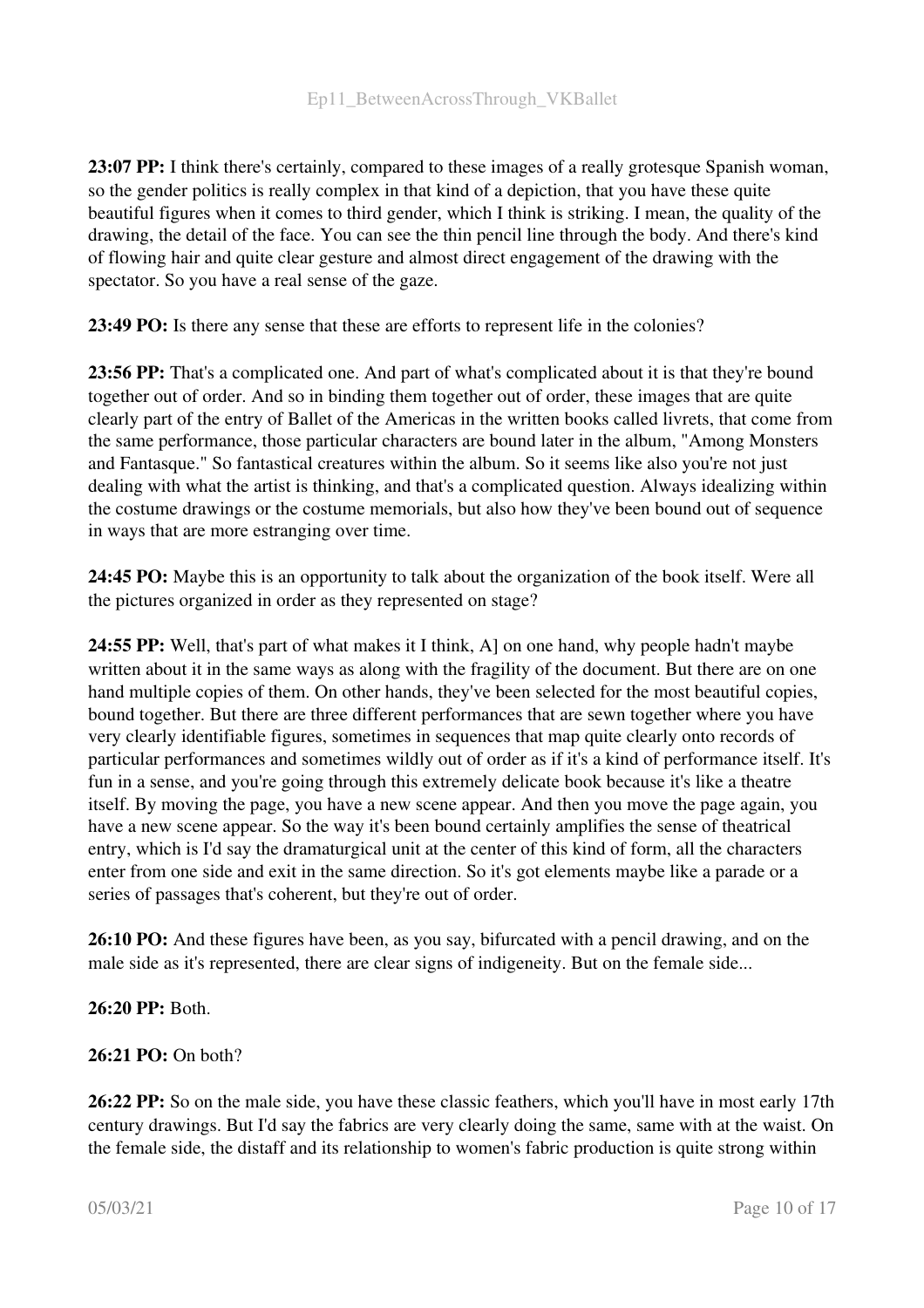this period of writing on Peru by foreigners. One other thing that we haven't gone into is there are later depictions too of uprisings happening in Peru against the French that involve dressing up as parrots. So there is insurgent imagery happening, but you can't read it in a completely linear temporal way. [chuckle]

26:57 PO: Of course, of course. The one thing that does stand out is with the depiction of the female side, they appear to be in the drawing to be blond.

27:06 PP: Yes.

27:06 PO: Which doesn't strike me as a particularly...

27:09 PP: And this is the same with the enslaved figures with Atahualpa as well, right? That doesn't happen in the Ballets of Africa, which have the same metal shackles at the ankles and so on. So there is a parallel that's happening dramaturgically on stage and in the drawings.

27:27 PO: But why are they blond?

27:30 PP: My guess is certainly that Rabel certainly never goes to Peru.

[laughter]

27:35 PO: Sure. Or even just asked some fundamental questions.

[laughter]

27:39 PP: Yeah. One of the funny things in these drawings is the music of the Americas has all European instruments, but one of them is a bagpipe, it's on stage with a llama. And that's probably a misreading of degree using European sailors to imagine the instruments of Peru. So that...

28:00 PO: Oh, so the bagpipe is imagined as a Peruvian instrument.

28:03 PP: Yes. It appears to be.

28:05 PO: Wow.

28:05 PP: Yeah. And there's a bit of scholarship on that in musicology.

28:08 PO: Where in the book do the androgine appear, compared to when they would have appeared on stage?

28:13 PP: Right, part of what's interesting about the way this all assembled is that there is writing from 18th century in the front of the book that talks about the figures in the book. And it says these figures are more based on birth grotesque than anything we could put on stage today. So that's 100 years later. But certainly in the past for us, probably closer to the French Revolution my bet is that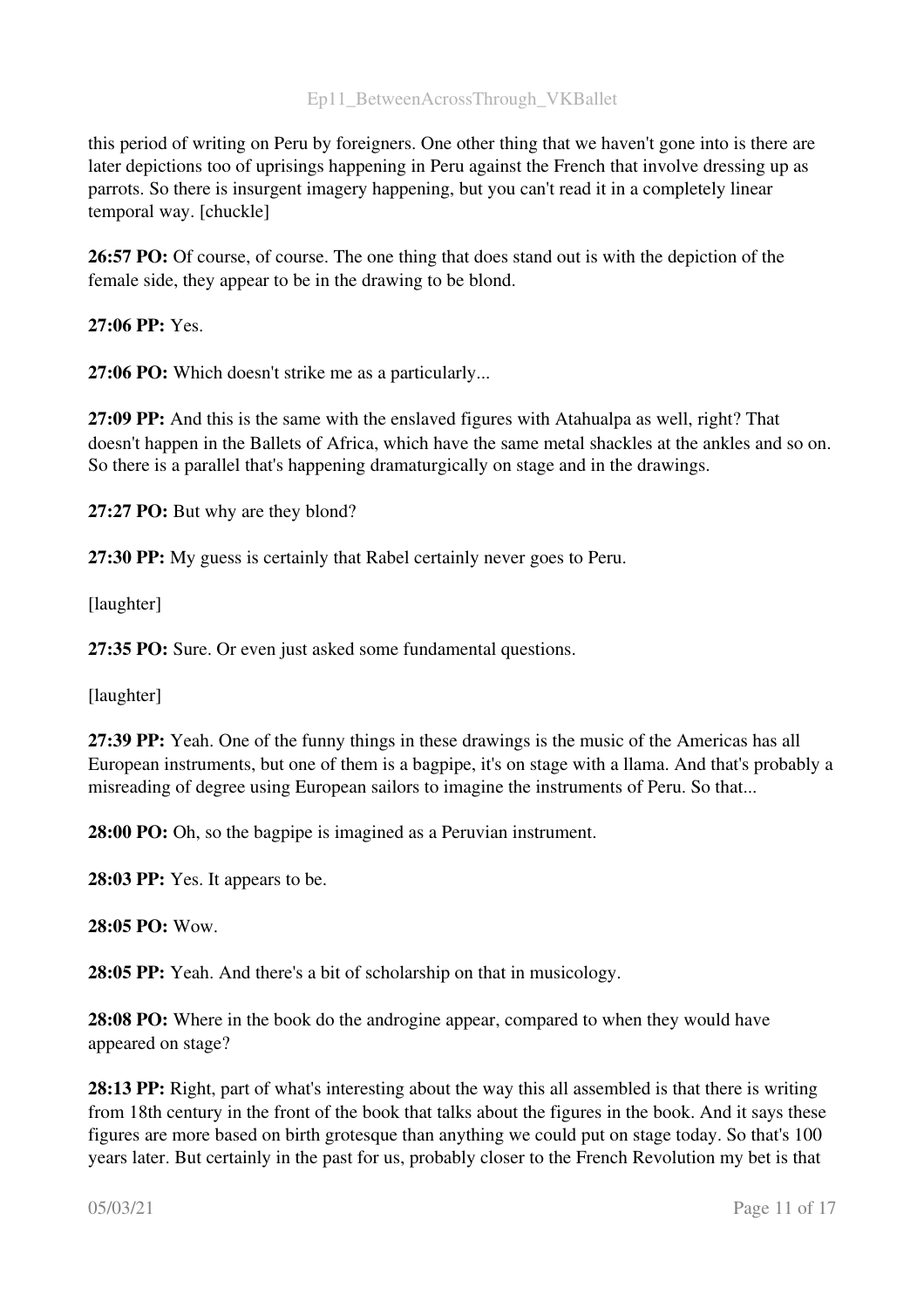this is included in what that collector is saying about these images because he also says that they're extremely beautifully done then sort of compelling as documents. But the set of three androgines rather than being with the Ballets of the Americas, is bound with the figures of monsters and fantastical creatures in the later sewing together of the album. So almost certainly not from the period of the artists working on these early 17th century things, but the kind of taxonomy or classification ends up binding them with the not real.

29:12 PO: Wow. Was this an effort at erasure?

29:16 PP: I mean, does it erase? Yes. [chuckle] There are also really interesting things like people who do that sewing together, often women historically, in book binding.

29:28 PO: Who do the work of binding the books.

29:30 PP: Book binding. Yeah, so that, somebody just pointed that out to me quite recently.

29:33 PO: And you think that kind of binding would have the editorial control?

29:36 PP: Not necessarily. But that's where the anonymity or the project too of taking on an album bound at an unknown moment, out of sequence and so on becomes its own kind of project as it's not positivist in some way. And I think you can do more with it in a sense because it's out of order, because it's presenting these other possibilities and relationships that you wouldn't see if everything were linearly mapped. I got a short grant so I am gonna do some of the linking between the particular text on particular images, so that we can start to see where they come from and how that could happen in a dramaturgical sequence. But that only these characters don't appear in the Americas and that they do appear with the non-human, is I think really striking.

30:26 PO: Yeah, it's very important. What kind of other images appear within the same section? I believe there was one that displayed dancers dressed as parrots, if you wanna say something about that.

30:37 PP: Well, that's an interesting one because the depictions in the texts and the images again, are compelling but in tension with each other in interesting ways. So you have in one case, on one side of the page, you have probably references to more toupee feather cape material on some of the dancers and they're dancing with mirrors. And the text that goes with it seems to imply that they're using the mirrors to hunt the parrots. So there's a sort of crying or maybe prognostication going on in the kind of tropes that are happening there. On the other side of the page, you have the entry of these human-sized parrots, which I guess is pretty funny on stage started happening. [chuckle]

31:25 PO: Sure. I'm with it.

31:27 PP: Parrots entering. And the text itself is complicated because the texts are essentially about being hunted and addressed themselves to the women in the audience saying women as we are being hunted. So I think that there are ways, again, where there's a slippery, who is the voice that is addressing the reader? Are other performance traditions being echoed? So in 18th century drawings,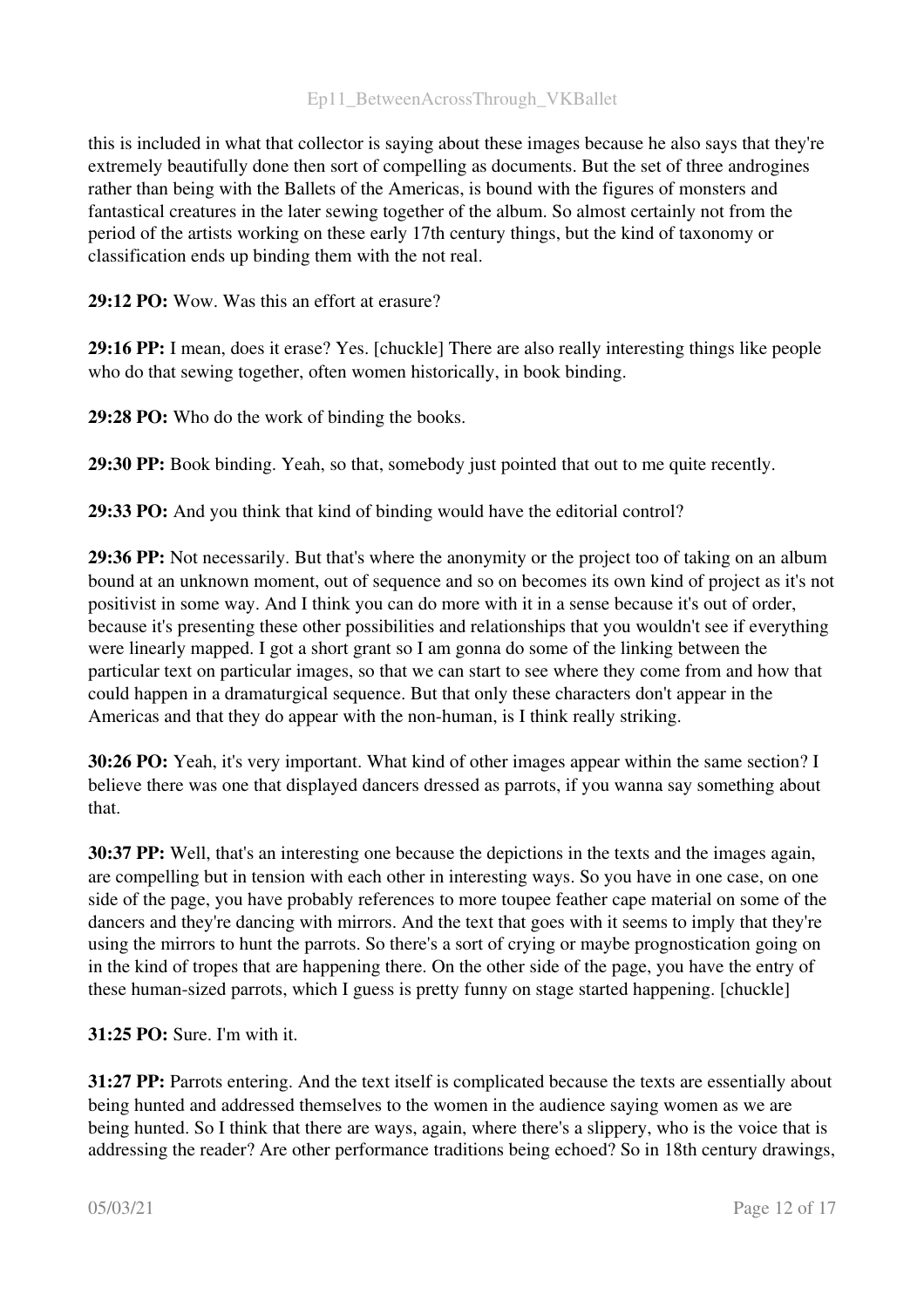I also have parrot figures from the same region that are definitively indigenous performance practices, but that in these preoccupations with trying to circulate and depict dances, I think you also have the movement of some of the forms that come in from watching dances in an international context, making their way into European stages and changing forms.

32:21 PO: Can dance and performance be extracted the same way that minerals and even people can?

32:26 PP: Well, that's part of where I think this project began to think about the gold and silver being extracted in a mine like Potosi as having a role on the stage in the sense that sometimes the only things we know about performance are how much gold and silver was used in them, because that's what appears in budgets, but also that these kinds of things that we think of is so profoundly Baroque in terms of staging effects and luminosity and so on are caught up within the circulation of materials, not always from the Americas, but included within it and part of what interested me in this context was that this becomes part of the theorization called the paradox of silver of the emergence of inflation, so part of using this material on stage has to do with its destabilizing economies, with its greater availability.

33:23 PO: It's used on stage because its value is diminishing?

33:27 PP: I would think that that's possible.

# 33:28 PO: Yeah.

33:29 PP: Yeah. So on the one hand, you have this influx of plundered material that ends up being part of economic destabilization, not just in Europe, but in China and quite globally. And the other hand, you have this preoccupation with observing and reproducing cultural materials in a way that I think of is quite genetic to these ideas of extraction and extractivism, also of practices more widely, and the recurring and ongoing figuration and political valence is associated with these kinds of colonial fascinations and displays of materials become, I think, logics that like Maniolo and others refer to as these mimetic preoccupations with imperialism and under the expansion of European preoccupations with performance in that sense, I think of it as extractivist in the same way that it can be extractivism of biological material, metals, minerals and so forth.

34:39 PO: And what do you think about what this allows us to say about cultural appropriation, or think about cultural appropriation?

34:47 PP: One of the parts in that, I think, is that we can look at that in this case as almost concomitant with some of the emergence of the records, so that we can not just look at it as a contemporary phenomenon, but one that is in fact transforming these forms in these very, very early records and documents.

35:10 PO: Because it was so central to the book itself that it was the appropriation of Peruvian culture, and even, it seems like in the materials themselves, the gold and the silver.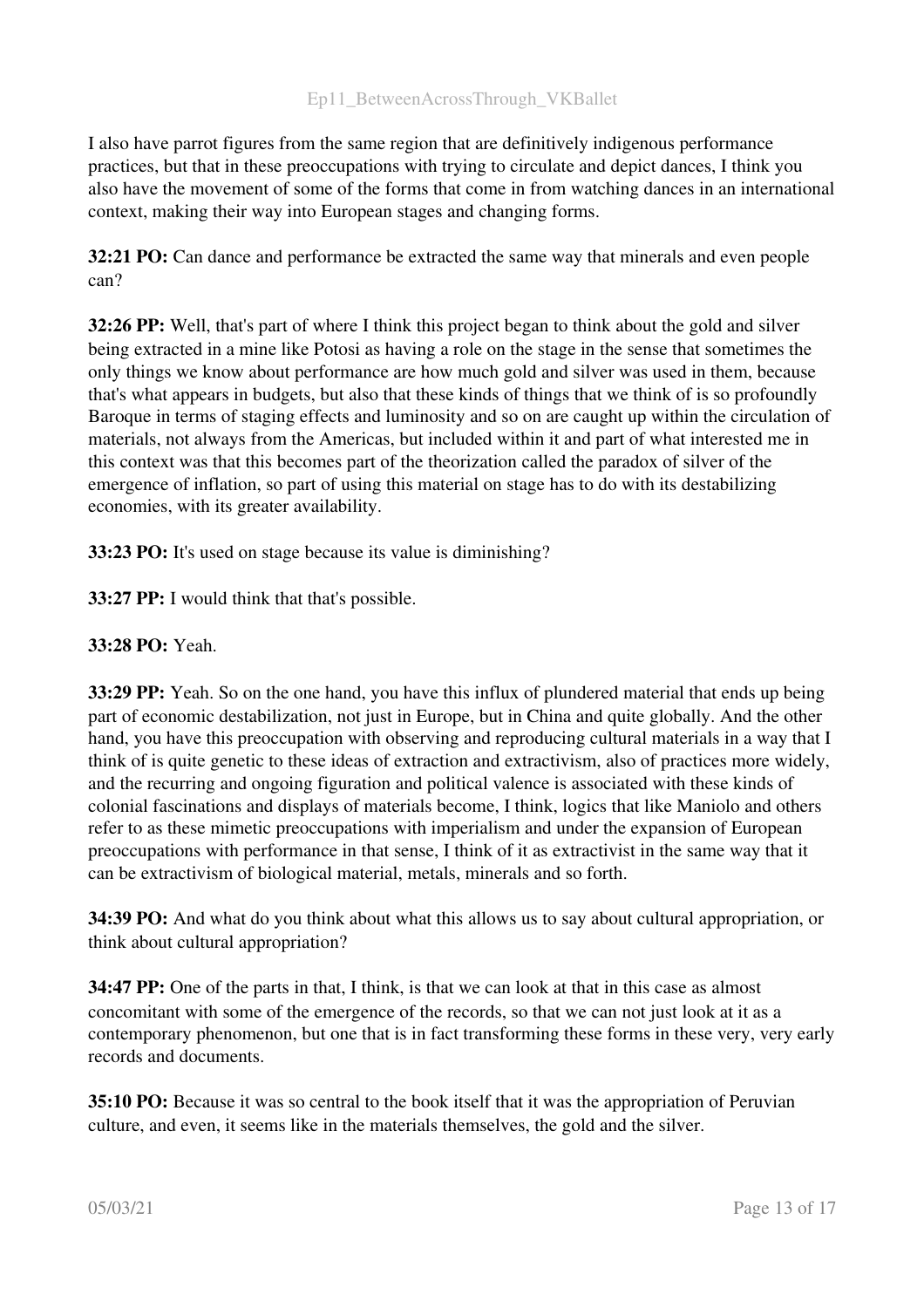35:20 PP: The gold, the silver, their Andean-striped fabrics, their preoccupations too with gender, with masculinity and femininity sharing a body, but on the other hand, part of what's going on is that you have these materials of colonial expansion and plunder becoming part of the history of the stage even before we think of these forms as having their origin moment.

35:45 PO: So we've talked about how the gold and the silver is an object that can be extracted and that the kind of images from Peru can be appropriated. Dance itself becomes some sort of object here.

35:56 PP: Right. And it's like, how do we think of that preoccupation with kinesthetic experience, the sensorium, even different apprehensions of what the sensorium can do as being part of this possibility for transculturation but also deep history and even maybe genealogy of appropriation.

36:19 PO: Can something like the dance of the parrots ever be re-appropriated or appropriated back?

36:25 PP: That's an interesting one because in the essay, I try to complicate what has been a big threat of Baroque scholarship around performance, which is reenacting, to take these cases where the reenacting is also a redoing and restaging of a paradigm of relationship between viewer and be held, that is structured through the visual records of travel literature, some of the political theory and so on. So this one, I was trying to talk about ways in which we can think about the relationship as researchers or as those engaging with the archives as quite intentionally not reproducing and not redoing in the way that the tendency of dance scholarship has been to reenact. On the other hand, as soon as I said that, instead of making this claim, I actually had Butoh scholars who were working in collaboration with Peruvian experimental artists saying, "Okay, well, would this be something that we could roll with?"

37:28 PP: I thought, "Yeah." And so, and there is this, there is also a trans-political project of looking at third gender Peruvian work across time that also looks to this time period. So I think there are certainly ways in which there is a project that can dialogue quite interestingly with some of these political performance practices, but 1] it gets into more explicitly in the ballets of Africa, which come later in the same performance, you're certainly entering into explicit histories of black phase, pre-black phase, but certainly racial masquerade.

38:09 PO: Do you feel that these dances should ever be recreated?

38:15 PP: I'm quite interested in pushing against the idea of recreation and reenactment, in a kind of way of thinking otherwise about theatrical and performance history as having a broader political and memorial scope. I think that in restaging the explicitly racialized travesty or mimicking characters in this moment that almost directly... We're looking at 1620s very, very closely approximate some of the early moments of transatlantic slavery and certainly of indigenous slavery that's happening through the mita system in Peru. The kind of bodyness of it as reenactment, I think is profoundly problematic, and because the way that this slippage between always wanting to redo the past around forms like this has become a kind of paradigm for the scholarship.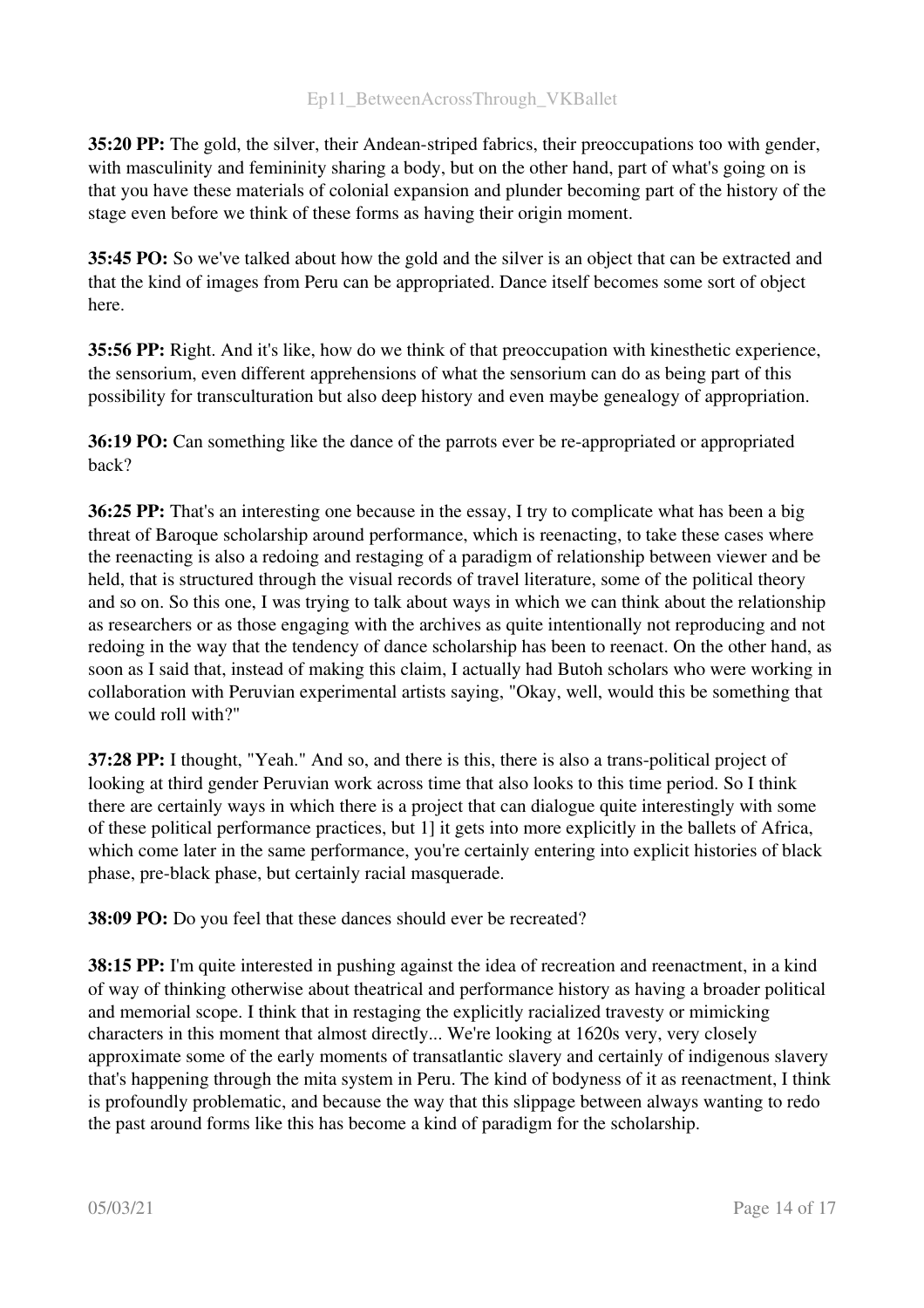39:21 PP: This is an area where I've been trying to resist and push against that way of understanding the past, to look in another way, that what the cultural heritage indicates of the global awareness amongst other things of what are certainly atrocities and ecological, as well as human. So this is mercurybased mining, was really devastating effects on populations. So I'm certainly not for reenacting this piece, and as I was mentioning briefly, there are contemporary artists who flagged being interested in doing so, but they're themselves politically engaged performers who are critical.

#### 40:05 PO: What's a better approach?

40:10 PP: Part of the process that gets me to this kind of work is having a dance background myself. So I began as a belly dancer very young, and part of the way we trained in this was being shown particular steps and being told that those came from Louie XIV's preferences, like the jump called the "royale." And so that sense that there was this embodied transmission from a kind of history of sovereignty, of Ancien Regime that sometimes is quite sort of rendered precious or even nostalgic around a structure of abuse of power in a certain way, become something that's widespread within a history of dance and the way dancers are trained. And part of what this project became, in a certain way, liberating and maybe against the grain and transgressive for me in terms of looking in a completely different history of political engagement and of bodies and the kinds of ways of moving, that comes from even a period before Louis XIV that is bound up in the history of colonization, of racial capitalism, of changing ecologies, histories of economics that doesn't make the idea that disability, or third gender or nonbinary gender, is a latecomer to something like ballet, but that these questions are really at the center of a history of movement that is super complicated.

41:44 PP: But that doesn't allow the cultural history of elites to be a top-down. Over time it begins with the king's body and becomes the imperfect intervention in the king's body late in culture, but that the space is always contested, always embodied in multiple ways and can be quite explicitly speaking back to those ideas of sovereignty and of bodily authority that is inscribed within a history of art forms.

42:18 PO: Thank you so much.

42:20 PP: Thank you very much for having me. I feel really excited about talking across disciplines, from theatre departments to centres of transnational studies. You don't always have ballet there.

[laughter]

42:31 PP: But we should.

42:31 PO: That is fun. [chuckle]

42:33 PP: That's great.

[music]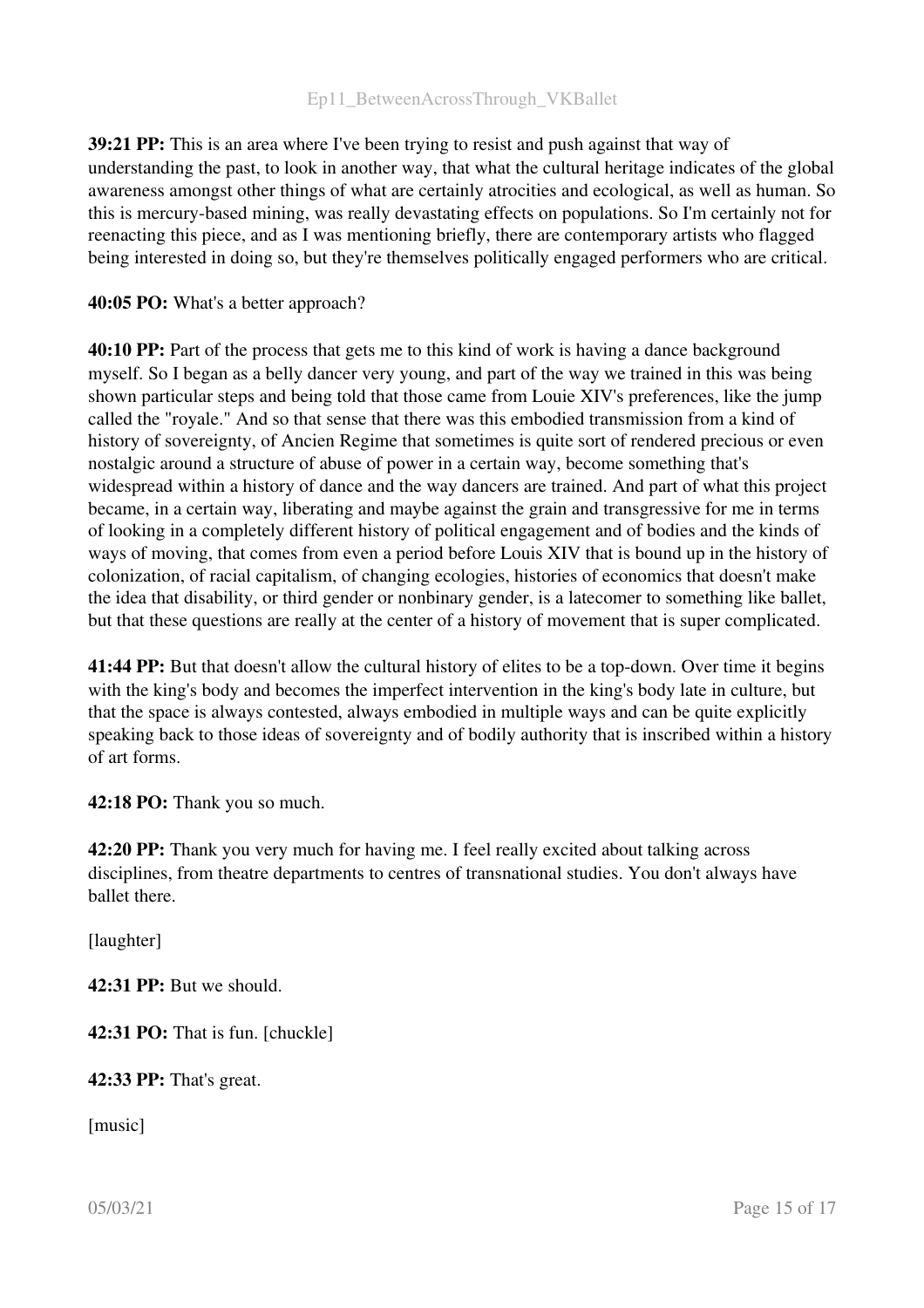42:35 AR: That was Professor Kevin Lewis O'Neill in conversation with Professor VK Preston from the University of Toronto. On our next episode, we'll talk to Professor Vivek Goel and discuss how universities like UFT will continue to adapt to respond to COVID-19. Please subscribe on your favorite app so you won't miss it. This monthly podcast was brought to you by the Centre for Diaspora and Transnational Studies at the University of Toronto. I am Ana Romero. Thank you for listening and joining the conversation.